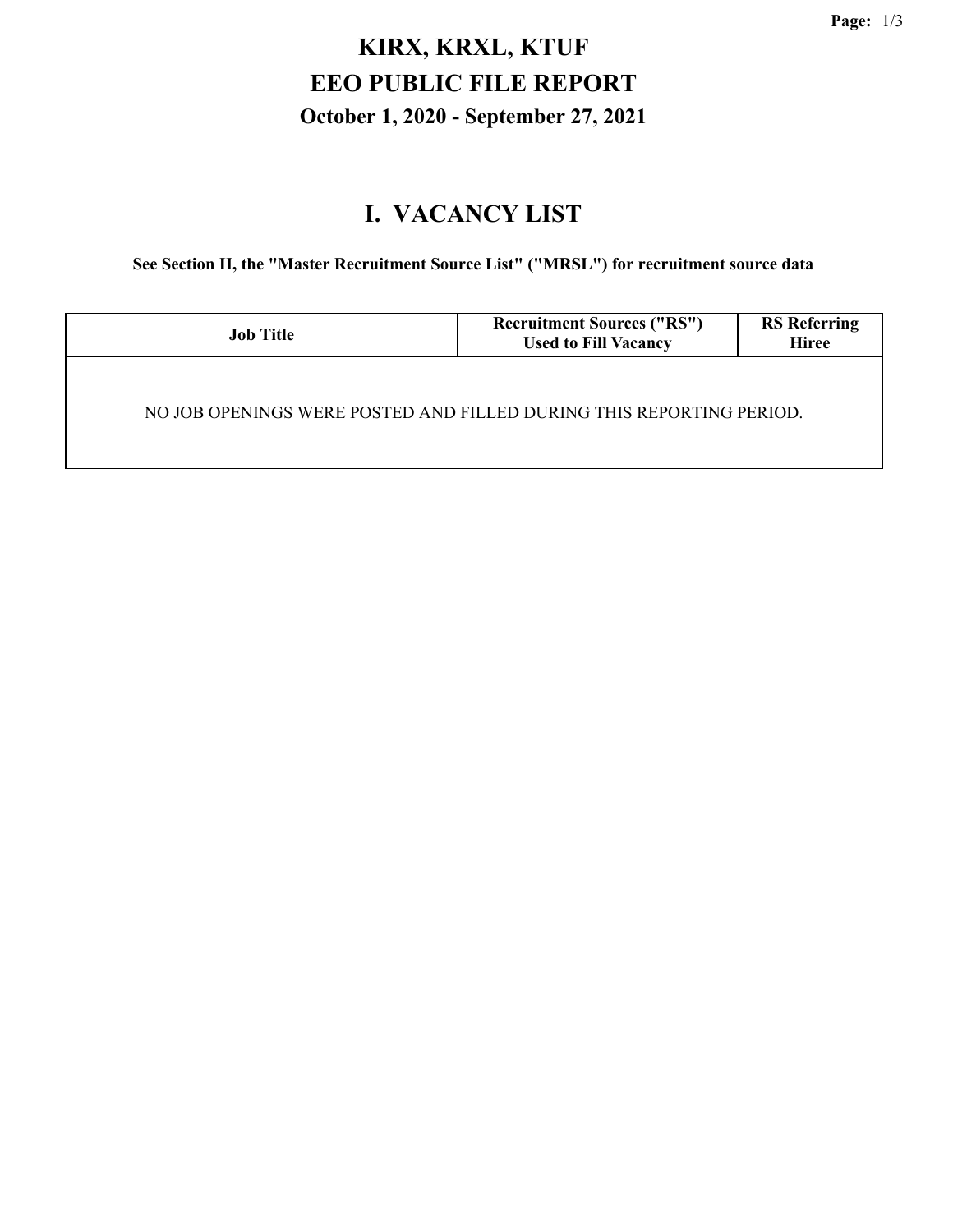## **KIRX, KRXL, KTUF EEO PUBLIC FILE REPORT October 1, 2020 - September 27, 2021**

## **II. MASTER RECRUITMENT SOURCE LIST ("MRSL")**

| <b>RS</b><br><b>Number</b>                                                                  | <b>RS</b> Information | <b>Source Entitled</b><br>to Vacancy<br><b>Notification?</b><br>(Yes/No) | <b>No. of Interviewees</b><br><b>Referred by RS</b><br>Over<br><b>Reporting Period</b> |  |  |  |  |
|---------------------------------------------------------------------------------------------|-----------------------|--------------------------------------------------------------------------|----------------------------------------------------------------------------------------|--|--|--|--|
| AS NOTED IN SECTION I, NO JOB OPENINGS WERE POSTED AND FILLED DURING THIS REPORTING PERIOD. |                       |                                                                          |                                                                                        |  |  |  |  |